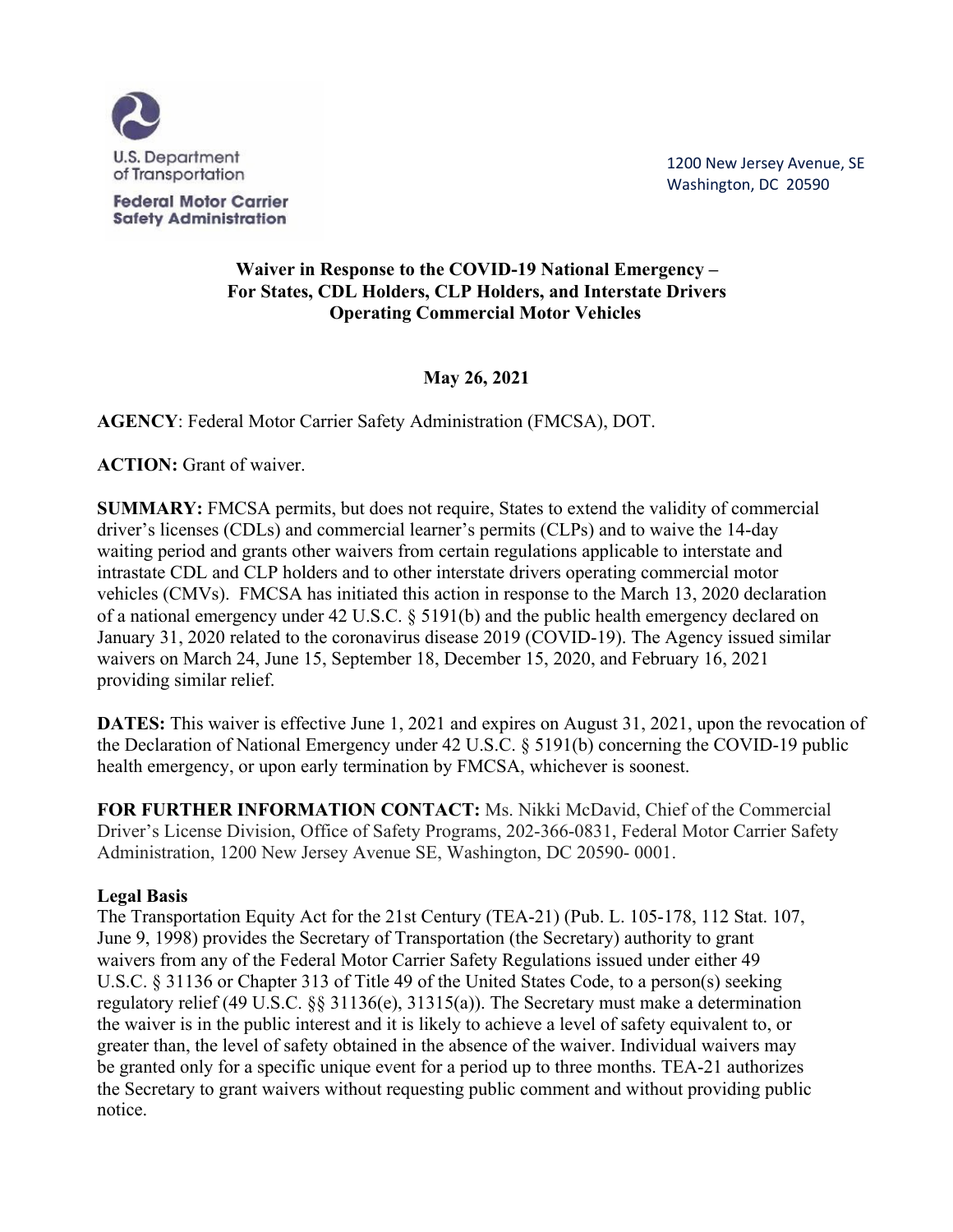The Administrator of FMCSA has been delegated authority under 49 CFR 1.87(e) and (f) to carry out the functions vested in the Secretary by 49 U.S.C. chapter 313, relating to commercial motor vehicle operators, and 49 U.S.C. chapter 311, subchapter I and III, relating to commercial motor vehicle programs and safety regulations.

### **Background**

On March 13, 2020, a national emergency under 42 U.S.C. § 5191(b) was declared related to COVID-19. This waiver is in response to the COVID-19 public health emergency and the effects on people and the immediate risk to public health, safety, and welfarein the fifty States and the District of Columbia. On March 24, 2020, June 15, 2020, September 18, 2020, December 15, 2020, and February 16, 2021, FMCSA granted waivers covering various regulatory provisions affecting CDL holders, CLP holders, and drivers operating CMVs (non-CDL drivers), the latest of which will expire on May 31, 2021. Due to the COVID-19 public health emergency, many States are experiencing backlogs or reduced hours of operation in their State Driver Licensing Agencies (SDLAs) in response to the guidance from the U.S. Centers for Disease Control and Prevention (CDC) and if applicable, State and local guidance, to use social distancing to reduce the spread of COVID-19. The pace of return to normal operations has varied across the country.

As a result, many CDL and CLP holders may be unable to renew their CDLs and CLPs or provide medical certificates to their SDLA. In addition, due to limited operations or backlogs, drivers may be unable to obtain appointments for physical examinations with medical examiners to comply with the Federal Motor Carrier Safety Regulations (FMCSRs). Given the national emergency, there is a continued public need for transportation of essential supplies, equipment, and persons, which requires an adequate and sustained supply of CDL holders, CLP holders, and drivers operating CMVs (non-CDL drivers). This waiver is granted to provide the same needed relief from specified FMCSRs that was provided by the March 24, June 15, September 18, December 15, 2020, and February 16, 2021 waivers. FMCSA intends to review the status of this waiver as of July 1, 2021, and may take action to terminate the waiver sooner if conditions warrant.

#### **FMCSA's Determination and Regulatory Provisions Waived**

Consistent with the statutory requirements for waivers, FMCSA has determined it is in the public interest to grant a waiver, limited in scope and circumstances, that is likely to achieve a level of safety equivalent to, or greater than, the level of safety obtained in the absence of the waiver.

To respond to this unique event and to continue the ability of intrastate and interstate CDL and CLP holders and interstate non-CDL drivers to transport goods in response to the COVID-19 public health emergency, this waiver:

1. Permits*, but does not require,* States to extend the validity of CDLs due for renewal on or after March 1, 2020 beyond the 8-year maximum period of validity set forth in 49 CFR 383.73(b)(9) and 383.73(d)(6). Under this waiver, States have the discretion to determine whether, due to the COVID-19 public health emergency, there is a continued need to extend the validity of CDLs that expired on or after March 1, 2020. For States opting to implement the relief set forth in this paragraph, FMCSA waives, until August 31, 2021, the requirement in 49 CFR 383.73(b)(9) and 383.73(d)(6).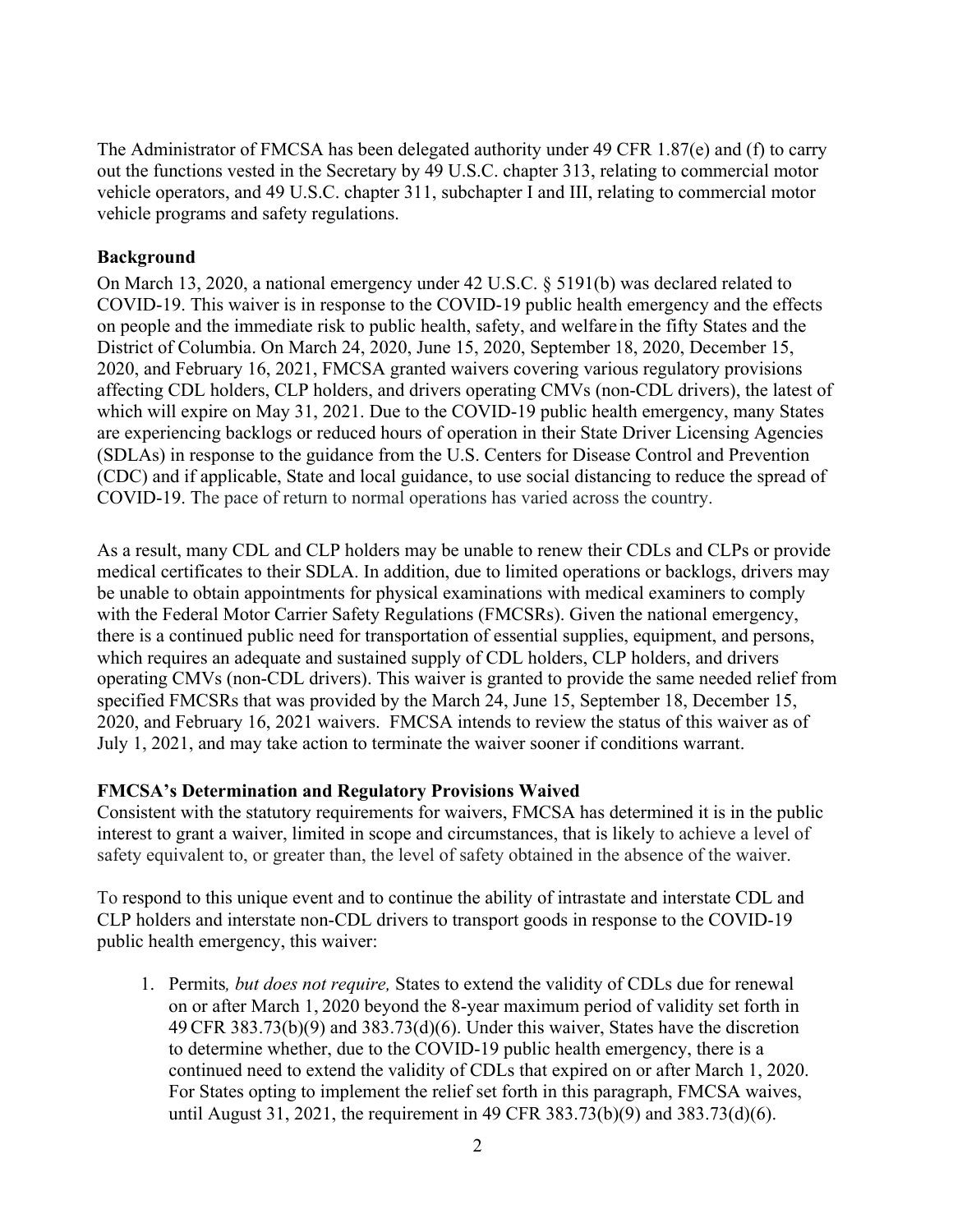- 2. Permits*, but does not require,* States to extend the validity of CLPs due for renewal on or after March 1, 2020 beyond the one-year maximum period of validity set forth in 49 CFR 383.73(a)(2)(iii) and 383.25(c) without requiring the CLP holders to retake the general and endorsement knowledge tests. Under this waiver, States have the discretion to determine whether, due to the COVID-19 public health emergency, there is a continued need to extend the validity of CLPs that expired on or after March 1, 2020. For States opting to implement the relief set forth in this paragraph, FMCSA waives, until August 31, 2021, the requirement in 49 CFR 383.73(a)(2)(iii) and 383.25(c).
- 3. Permits*, but does not require,* States to allow CLP holders to take the CDL skills test without waiting 14 days after initial issuance of the CLP, as required by 49 CFR 383.25(e). Under this waiver, States have the discretion to determine whether, due to the COVID-19 public health emergency, there is a continued need to waive the 14-day waiting period for CLP holders to take the CDL skills test. For States opting to implement the relief set forth in this paragraph, FMCSA waives, until August 31, 2021, the requirement in 49 CFR 383.25(e).
- 4. Waives until August 31, 2021, the requirement under 49 CFR 391.45 that CDL holders, CLP holders, and non-CDL drivers have a medical examination and certification, provided they have proof of a valid medical certification and any required medical variance (as defined in 49 CFR 390.5T such as an exemption letter or a skill performance evaluation certificate) issued for a period of 90 days or longer and expired on or after March 1, 2021.
- 5. Waives until August 31, 2021, the requirement under 49 CFR 383.71(h)(3) that, in order to maintain themedical certification status of "certified," CDL or CLP holders provide the SDLA with an original or copy of a subsequently issued medical examiner's certificate and any required medical variance, provided they have proof of a valid medical certification or medical variance that expired on or after March 1, 2021.
- 6. Waives until August 31, 2021, the requirement under 49 CFR 383.73(o)(2) that the SDLA change the CDL or CLP holder's medical certification status to "not certified" upon the expiration of the medical examiner's certificate or medical variance, provided they have proof of a valid medical certification or medical variance that expired on or after March 1, 2021.
- 7. Waives until August 31, 2021, the requirements under 49 CFR 383.73(o)(4) that the SDLA initiate a CDL or CLP downgrade upon the expiration of the medical examiner's certificate or medical variance, provided the CDL or CLP holders have proof of a valid medical certification or medical variance that expired on or after March 1, 2021.
- 8. In accordance with 49 CFR 383.23(a)(1) and 391.41(a)(1)(i), until August 31, 2021, FMCSA continues to recognize the validity of commercial driver's licenses issued by Canadian Provinces and Territories and Licencias Federales de Conductor issued by the United Mexican States,in accordance with 49 CFR part 383, when such jurisdictions issue a similar notice or declaration extending the validity date of the medical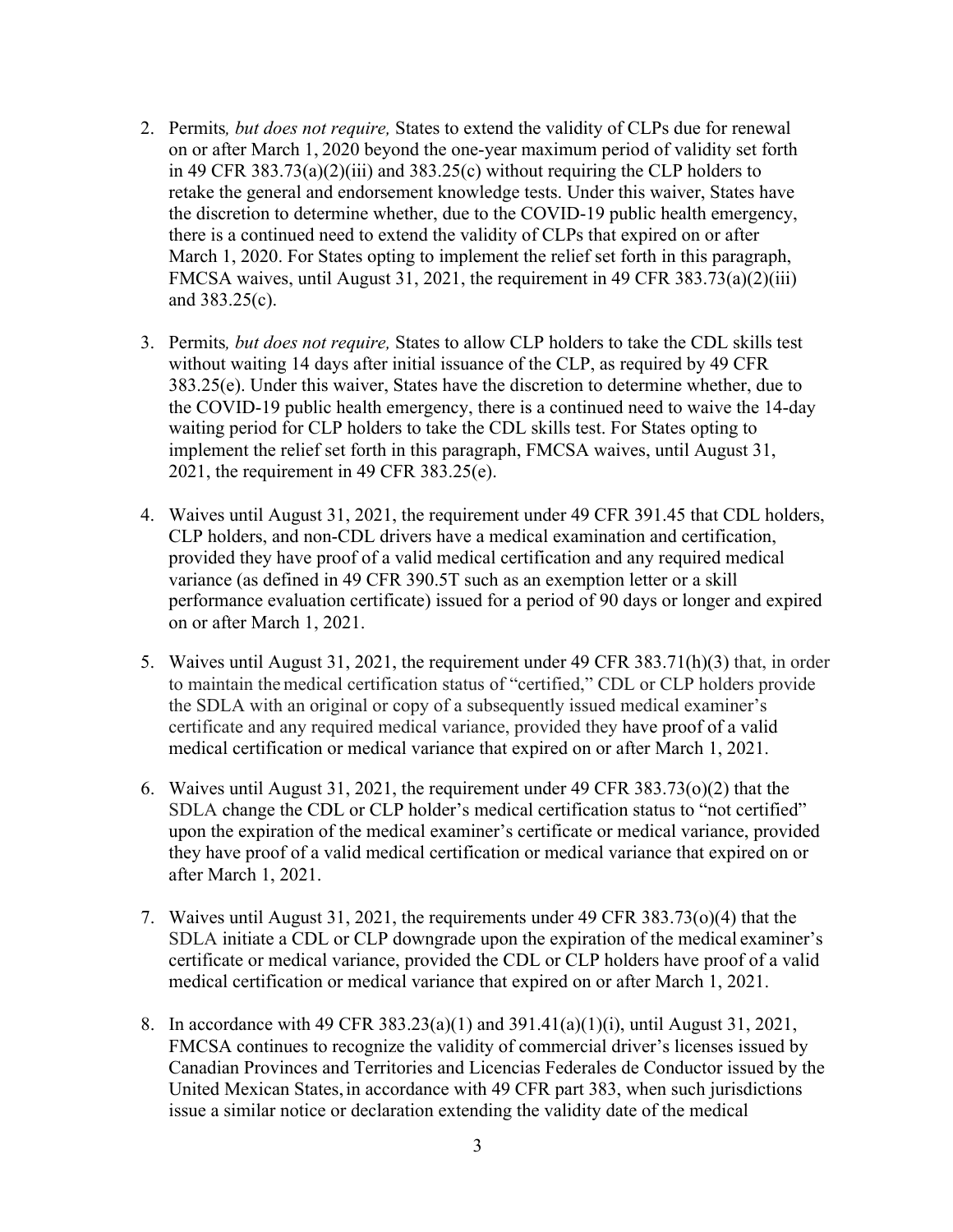examination and certification and/or validity of the corresponding commercial driver's license due to interruption to government service resulting from COVID-19.

Drivers are covered under paragraphs 1 through 3 of this waiver, if their licensing State exercises discretion to extend the validity of CDLs and CLPs and to waive the 14-day waiting period, and are covered under paragraphs 4 through 8 of this waiver without further action. States are covered under this waiver without further action necessary to comply with the FMCSRs.

FMCSA will not issue a finding of noncompliance under 49 CFR part 384 against States for action or inaction consistent with this waiver.

FMCSA's legal authorities extend to waiver of the maximum period under the FMCSRs for State issuance of CDLs (8 years). While some States have adopted the maximum 8-year renewal period, other States have adopted shorter periods, and waiving the 8-year limit would provide no relief to drivers with CDLs issued by those States. FMCSA is issuing a separate Notice of Enforcement Policy stating that, through August 31, 2021, the Agency will not take enforcement against drivers for operation of a CMV if the driver held a valid CDL on February 29, 2020, or against motor carriers for use of such a driver. Most States have adopted the full 1-year maximum period of CLP validity, but FMCSA is similarly including in its Enforcement Policy a comparable provision on non-enforcement of recently expired CLPs.

FMCSA notes this waiver is also applicable to non-domiciled CLPs and CDLs to the extent the waived requirements are applicable to the driver. The waiver, however, does not authorize States to extend the validity of a non-domiciled CLP or CDL beyond the non-domiciled driver's approved legal presence. States that issue non-domiciled CDLs for a period of validity of less than 8 years currently have the discretion to extend the validity of the license without the need for regulatory relief, provided the non-domiciled driver's legal presence is valid.

#### *Public Interest*

FMCSA finds the granting of this waiver is in the public interest, given interstate and intrastate CDL and CLP holders' and interstate non-CDL drivers' critical role in delivering necessary property and passengers, including, but not limited to, shipments of essential supplies and persons to respond to the COVID-19 public health emergency. This waiver is in the public interest because it would allow drivers covered under this waiver to deliver essential supplies and persons across State lines to address the national emergency and would aid in the economic recovery. This waiver will also reduce the administrative burden on SDLAs and CDL, CLP, and interstate non-CDL drivers during this national emergency.

#### *Safety Equivalence*

Due to the limited scope of this waiver, the short duration, and the ample precautions that remain in place, FMCSA has determined the waiver is likely to achieve a level of safety that is equivalent to the level of safety obtained absent the waiver.

The waiver of a particular regulation should not be looked at in isolation but rather as part of the whole of all regulations governing the safety of drivers. Waiver determinations are made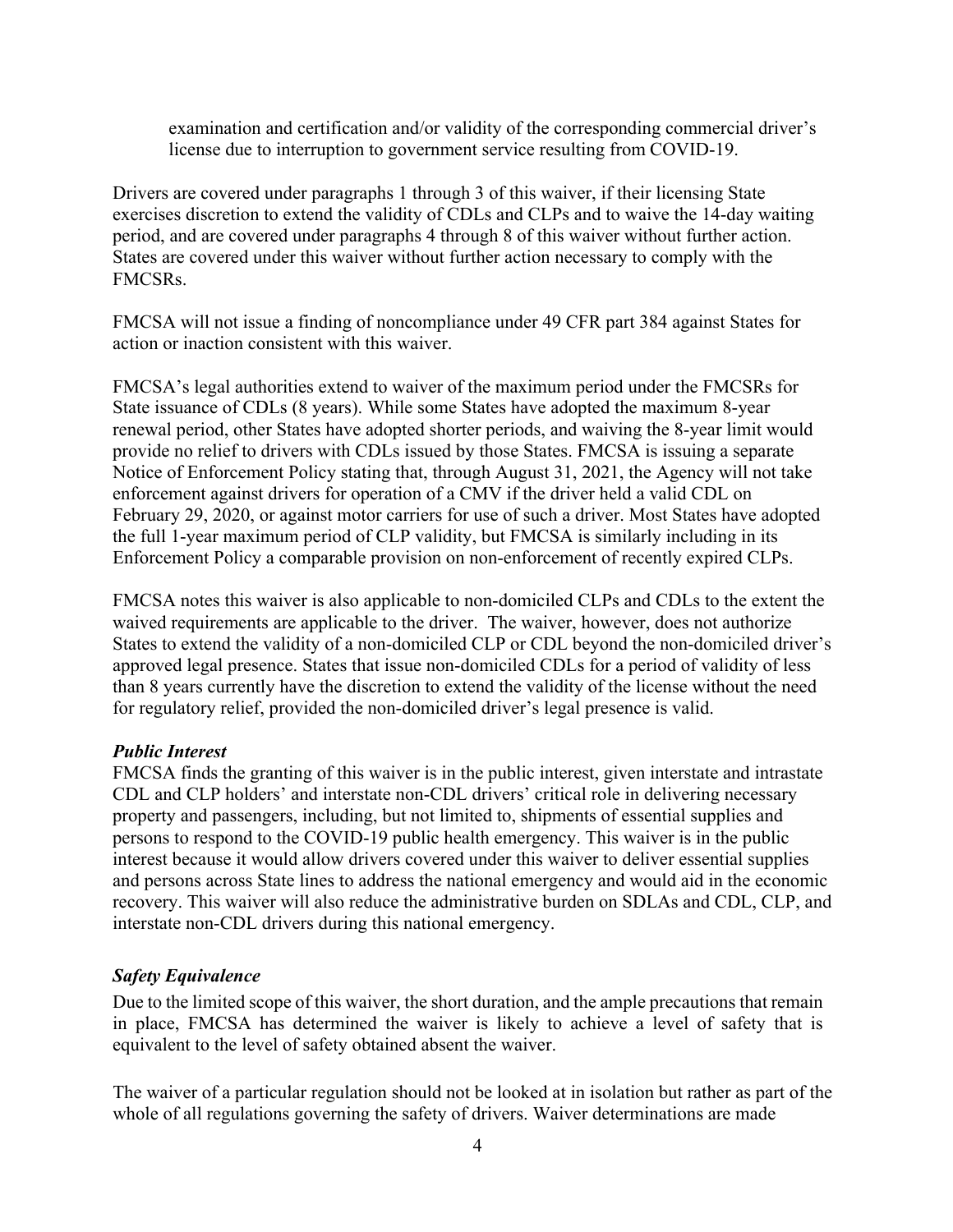holistically, taking all relevant factors into account. *See International Bhd of Teamsters v. DOT*, 724 F.3d 206 (D.C. Cir. 2013). Notably, although the maximum period of CDL and CLP validity is set by regulation, it is not one of the core of regulations that FMCSA evaluates to determine whether a State program is in "substantial compliance." *See* 49 CFR 384.301. This waiver also enhances safety by not requiring or incentivizing State offices to disregard CDC recommendations on social distancing or Federal or State guidance on phased reopening.

The waiver does not alter any of the knowledge and skills testing requirements for obtaining either a CDL, a CLP, or a necessary endorsement. It does not allow States to extend the license of a CDL or CLP holder whose credential expired prior to March 1, 2020. It does not apply to a CDL or CLP holder if the driver's privileges have been suspended or withdrawn for traffic offenses or if the driver is otherwise disqualified to operate a CMV. And, this waiver does not authorize States to extend the validity of a non-domiciled CLP or CDL beyond the nondomiciled driver's approved legal presence.

For regulatory provisions concerning driver medical certification, FMCSA is limiting the waiver eligibility to drivers whose medical certification or medical variance expired on or after March 1, 2021. While FMCSA recognizes in some States, drivers continue to experience difficulty in obtaining a medical certification or variance and providing it to the SDLA, the Agency must also ensure safety by limiting how long a driver may operate a CMV with an expired medical certificate or variance. Therefore, under this waiver, FMCSA is not waiving the medical certification requirements for drivers whose medical certification or variance expired before March 1, 2021, and the Agency urges these drivers to obtain a new medical certificate or variance as soon as practicable. The Agency also encourages SDLAs and medical examiners, to the extent administratively practicable, to prioritize for appointments drivers in this category. Drivers whose medical certification or variance expired on or after March 1, 2021 are covered under this waiver until August 31, 2021, unless terminated sooner.

In this case, FMCSA believes the measures listed below under Terms, Conditions, and Restrictions of the Waiver, including proof of a recently expired valid CDL, CLP or medical certificate, the inapplicability of the waiver to expired medical certificates issued for less than 90 days, and the requirement to notify FMCSA in the event of accidents involving drivers operating under the waiver, taken collectively, provide the assurance needed to meet the legal standard granting the waiver is likely to achieve an "equivalent level of safety." Moreover, FMCSA's March 24, June 15, September 18, December 15, 2020, and February 16, 2021 waivers have not adversely affected safety.

As such, FMCSA has determined a waiver from the regulations noted above during the period of the waiver will likely achieve a level of safety equivalent to, or greater than, the level of safety obtained in the absence of the waiver.

#### *Unique Circumstances*

The COVID-19 public health emergency led to widespread closures of State and Federal government offices, reduction of government and medical services, and disruption of transportation systems, including driver shortages and related interruption of supply chains, which are heavily dependent on continued CMV operations. FMCSA finds the circumstances surrounding this waiver are unique because such government and medical operations are not providing their usual level of service.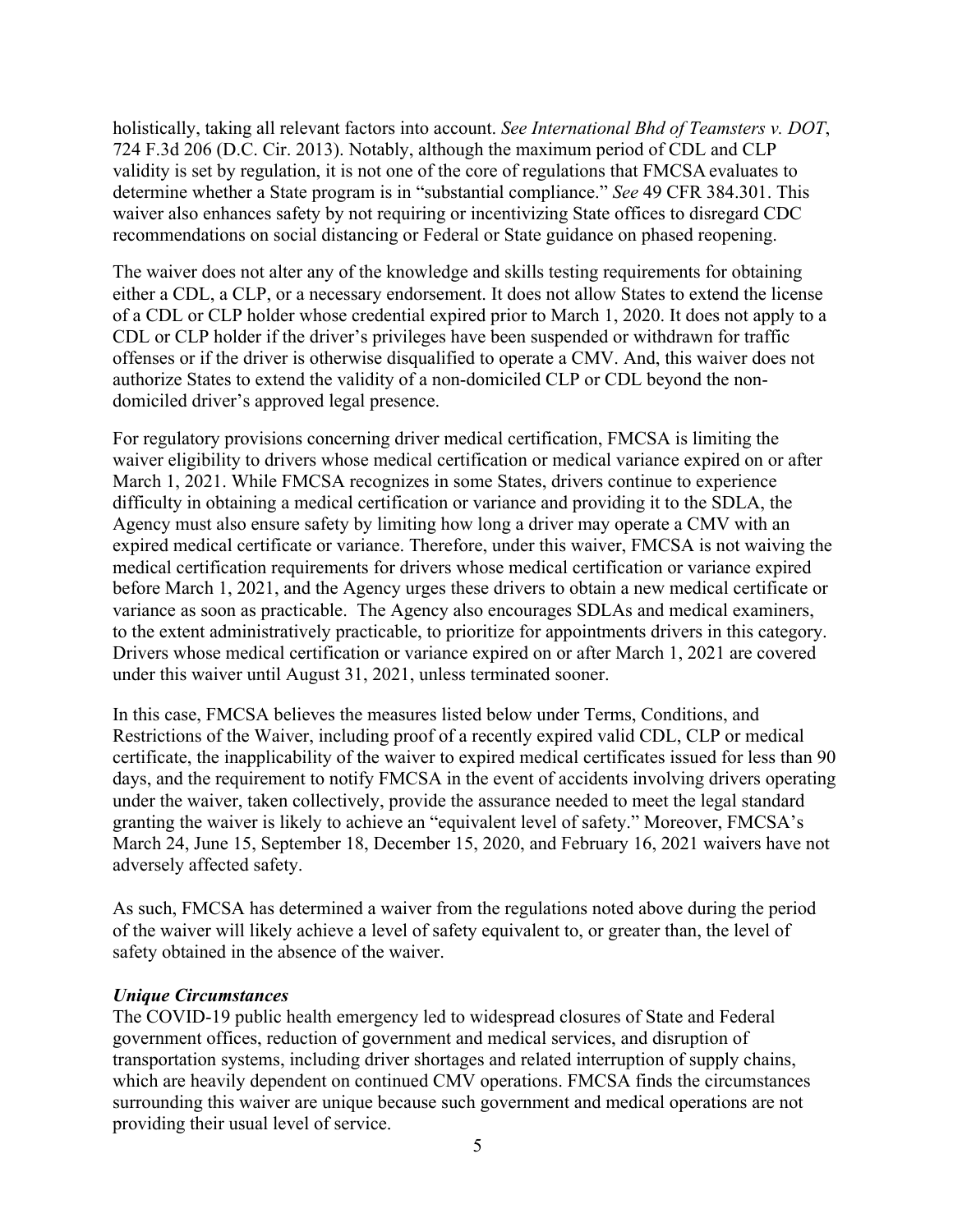For the reasons above, FMCSA grants a waiver as provided above, subject to the terms, conditions and restrictions below. The Agency encourages drivers to obtain their renewed licenses and medical certificates and encourages SDLAs to bring their operations back to normal as soon as practicable, consistent with all applicable Federal, State, and local laws and guidance, as this waiver expires on August 31, 2021. FMCSA intends to review the status of this waiver as of July 1, 2021, and may take action to terminate the waiver sooner if conditions warrant.

#### **Terms, Conditions, and Restrictions of the Waiver**

This waiver covers States, CDL holders, CLP holders and interstate non-CDL CMV drivers for the period beginning at 12:00 a.m. on June 1, 2021, and expires at 11:59 p.m. on August 31, 2021, upon the revocation of the Declaration of National Emergency under 42 U.S.C. § 5191(b) concerning the COVID-19 public health emergency, or upon early termination by FMCSA, whichever is soonest.

- (1) This waiver does not apply to a CDL or CLP holder if the driver's license or permit expired before March 1, 2020.
- (2) This waiver does not apply to a non-domiciled CLP or CDL holder if the non-domiciled driver's legal presence is not valid.
- (3) This waiver does not apply to a CDL or CLP holder if the driver's privileges have been suspended or withdrawn for traffic offenses or if the driver is otherwise disqualified to operate a CMV.
- (4) Drivers claiming relief under this waiver from the requirement for a valid medical certificate must have proof of a valid medical certificate and any required medical variance in accordance with the periods of eligibility set forth above, and carry a paper copy of their expired medical certificates.
- (5) Drivers who cannot produce evidence of a prior medical certification and any required medical variance in accordance with the periods of eligibility set forth above, are not covered under this waiver, including new drivers who have never obtained a medical certification.
- (6) Drivers who, since their last medical certificate was issued, have been diagnosed with a medical condition that would disqualify the driver from operating in interstate commerce, or who, since their last medical certificate was issued, have developed a condition that requires an exemption or Skill Performance Evaluation from FMCSA are not covered under this waiver.
- (7) This waiver does not apply to medical examiner's certificates originally issued for lessthan 90 days.
- (8) Notification to FMCSA of Accidents. Each motor carrier must notify FMCSA within 5 business days of an accident (as defined in 49 CFR 390.5), involving any CDL holder, CLP